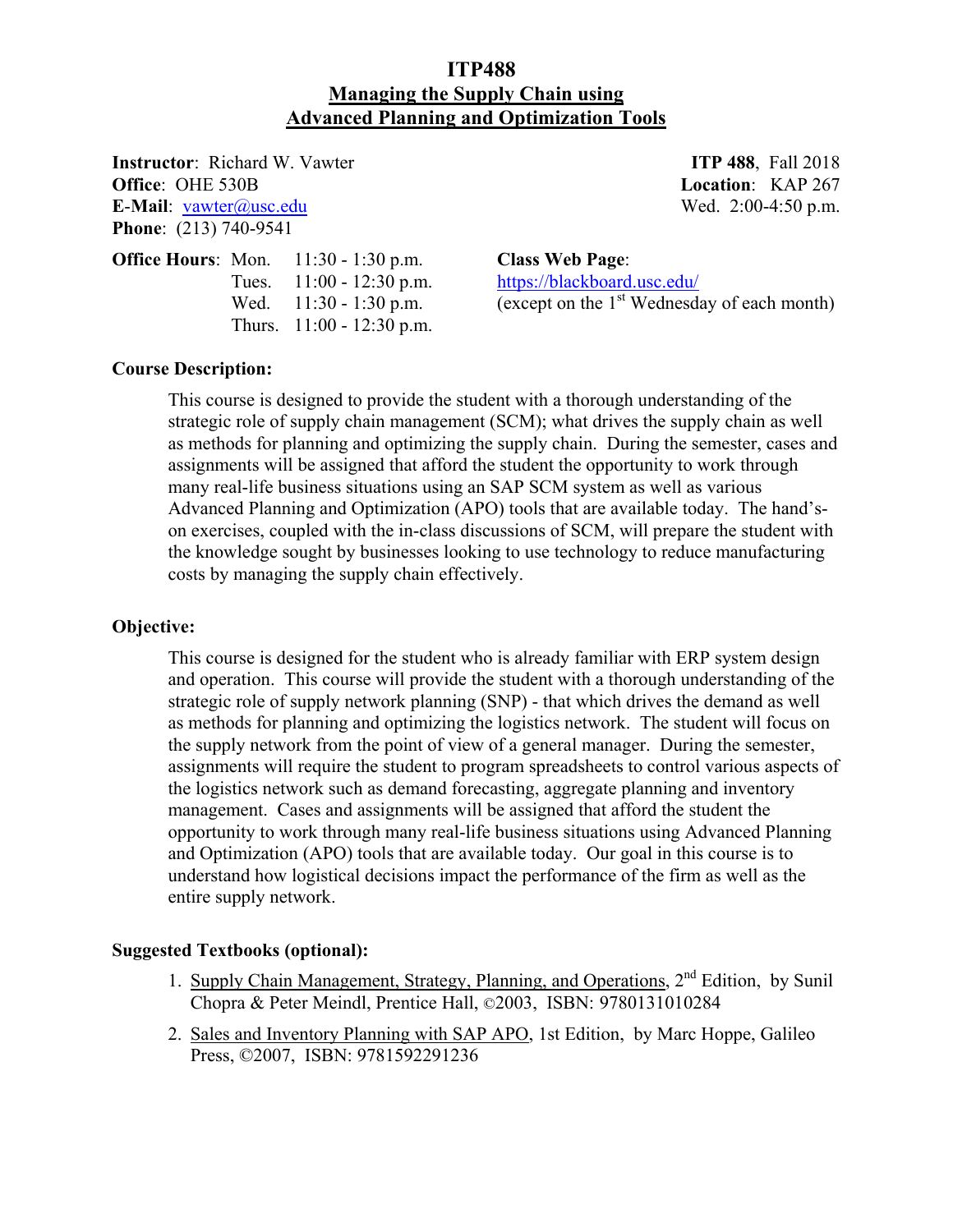|    | <b>Class</b> | <b>Topic</b>                                                                                                                                                                      |        | <b>Suggested Reading</b>                                                                                                             | <b>Assignment</b>                                                                                             |
|----|--------------|-----------------------------------------------------------------------------------------------------------------------------------------------------------------------------------|--------|--------------------------------------------------------------------------------------------------------------------------------------|---------------------------------------------------------------------------------------------------------------|
|    | 1. Aug. 22   | Course Overview<br>The Supply Chain in<br>General                                                                                                                                 | Hoppe: | Chopra: $Ch 1 - Under-$<br>standing the<br>Supply Chain<br>$Ch 2 - Overview$<br>of SAP APO                                           | In class - "The Beer<br>Game".                                                                                |
|    | 2. Aug. 29   | The $ERP + SCM$<br>Environment<br>$\text{ECC} + \text{SCM} / \text{APO}$<br>Landscape                                                                                             |        | Hoppe: $Ch 3 - Demand$<br>Planning with<br>APO, Basic<br>Configuration                                                               | Assignment $#1 -$<br>Overview of GBI, due<br>Sept. 5.                                                         |
| 3. | Sept. 5      | Overview of Supply<br>Chain Management<br>• Performance Goals<br>• Process Cycles                                                                                                 |        | Chopra: $Ch 2 - Supply$<br>Chain Perfor-<br>mance                                                                                    | Assignment $#2 - GBI$<br>Master Update for<br>SCM, due Sept. 12                                               |
|    | 4. Sept. 12  | <b>Supply Chain Drivers</b><br>• Performance Drivers<br>• Obstacles to avoid                                                                                                      |        | Chopra: $Ch 3 - Supply$<br><b>Chain Drivers</b>                                                                                      | Assignment $#3$ – SCM<br>Network Model, due<br>Sept. 19.                                                      |
| 5. | Sept. 19     | <b>Demand Forecasting</b><br>$\blacksquare$ Components to<br>basic forecasting<br>Forecasting models:<br>• Moving Averages,<br>• Exponential<br>Smoothing,<br>• Linear Regression |        | Chopra: $Ch 7 - Demand$<br>Forecasting                                                                                               | Assignment #4 -<br>Programming &<br><b>Applying Forecasting</b><br>Models, due Tuesday<br>Oct. $2$ by $5$ pm. |
| 6. | Sept. 26     | Forecasting models<br>(continued)<br>• Adaptive (Holt's)<br>• Corrected (Winter's)                                                                                                |        | Chopra: Ch 7 (cont.)                                                                                                                 | Continue working on<br>Assignment #4, due<br>Tuesday Oct. 2 by 5 pm                                           |
| 7. | Oct. 3       | <b>Midterm</b>                                                                                                                                                                    | None   |                                                                                                                                      | Midterm Project, due<br>Oct. 10.                                                                              |
| 8. | Oct. 10      | Demand Planning in<br><b>SCM/APO</b><br>• Interactive Planning<br>table<br>• Forecasting<br>Techniques<br>• Promotion Planning                                                    | Hoppe: | Chopra: $Ch 11 -$<br>Managing<br>Uncertainty in the Oct. 17.<br>Supply Chain<br>Ch's $4 & 5 -$<br>APO-DP,<br><b>Inventory Basics</b> | <b>Assignment</b> $#5$ – The<br>Demand Planning, due                                                          |

**Class Schedule:** (*Topics & assignments subject to change, however, midterm date is set*)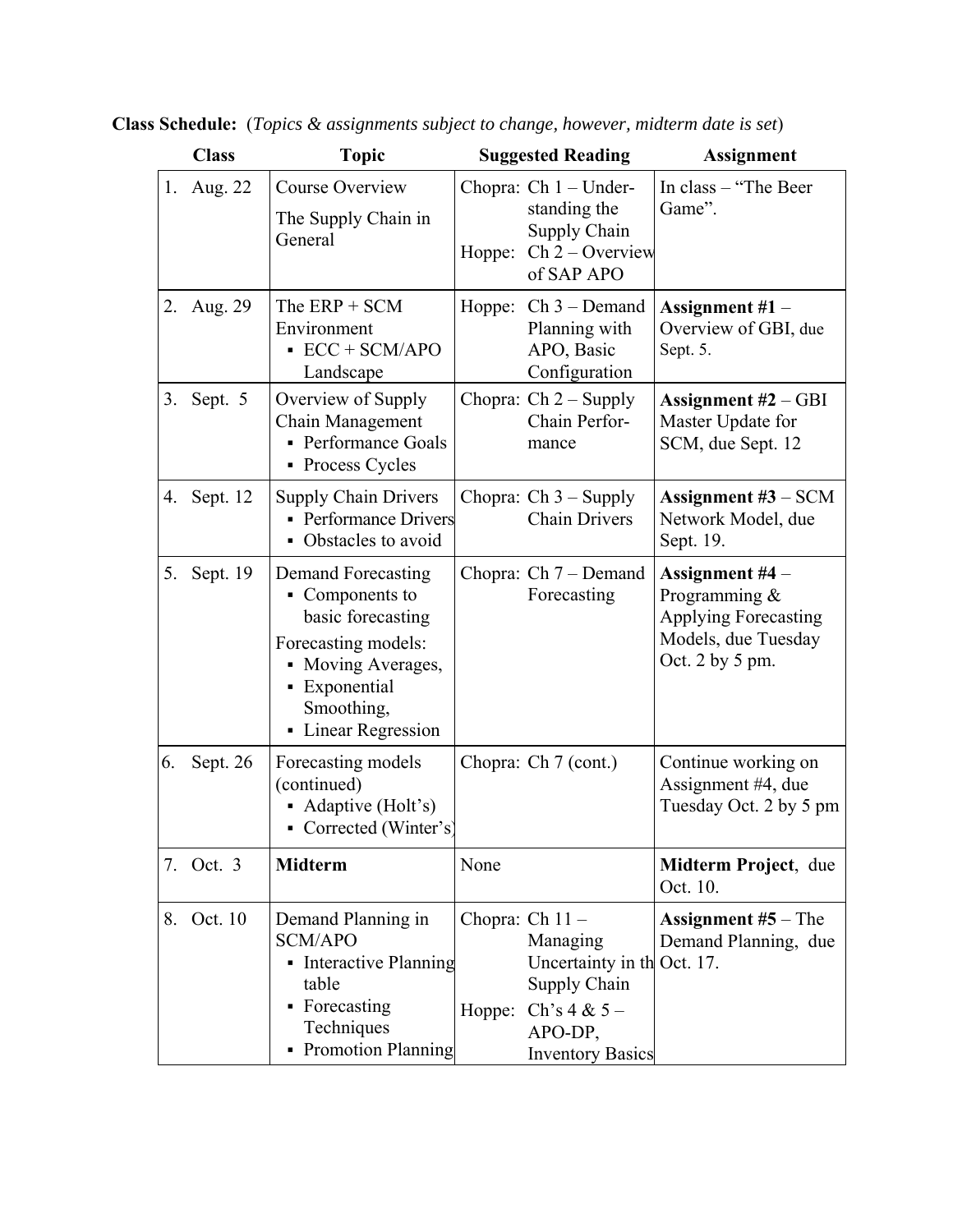| <b>Class</b> | <b>Topic</b>                                                                                                    | <b>Suggested Reading</b>                                                                                                                   | <b>Assignment</b>                                                        |
|--------------|-----------------------------------------------------------------------------------------------------------------|--------------------------------------------------------------------------------------------------------------------------------------------|--------------------------------------------------------------------------|
| 9. Oct. 17   | <b>Supply Network</b><br>Planning (SNP) w/<br>Capacity Leveling<br>• Overview<br>The interactive<br>SNP desktop | Chopra: Ch 16 – Coord-<br>ination in the<br>Supply Chain<br>Hoppe:<br>$Ch 6.4-6.7-$<br>Planning Method<br>in SNP                           | Assignment $#6-$<br><b>Supply Network</b><br>Planning, due Oct. 24.      |
| 10. Oct. 24  | SNP Heuristics w/<br>Capacity Leveling<br>• The different SNP<br>heuristics<br>• Capacity leveling              | Chopra: Ch 16 (Cont.)                                                                                                                      | Assignment $#7 - SNP$<br>Heuristics & Capacity<br>Leveling, due Oct. 31. |
| 11. Oct. 31  | Deployment and the<br><b>Transport Load Builder</b><br>• Deployment<br>planning horizons<br>• TLB profiles      | Chopra: Ch 13 - Sourcing Assignment #8 -<br>Decisions in the<br>Supply Chain<br>Chopra: Ch 14 - Trans-<br>portation in the<br>Supply Chain | Deployment and the<br>TLB, due Nov. 7.                                   |
| 12. Nov. 7   | Capable to Match<br>• Advantages<br><b>Quotas vs Priorities</b>                                                 | Chopra: Ch 16 - Coord-<br>ination in the<br>Supply Chain<br>Hoppe: Ch $6.4-6.7$ –<br>Planning Method<br>in SNP                             | Assignment #9 -<br>Capable-to-Match, due<br>Nov. 14.                     |
| 13. Nov. 14  | Optimization in SNP<br>• Optimizing costs<br>Comparing SNP<br>strategies                                        | Hoppe: Ch 6.3 - Optim-<br>ization in SNP<br>Chopra: Ch 12 – Optimal<br>Level of Product<br>Availability                                    | Final Project – due<br>Friday, Nov. 30, by<br>5:00 pm.                   |
| 14. Nov. 21  | <b>Thanksgiving Holiday</b>                                                                                     |                                                                                                                                            |                                                                          |
| 15. Nov. 28  | <b>Course Review</b>                                                                                            | None                                                                                                                                       | Final Project due Friday,<br>Nov. 30, by 5:00 pm                         |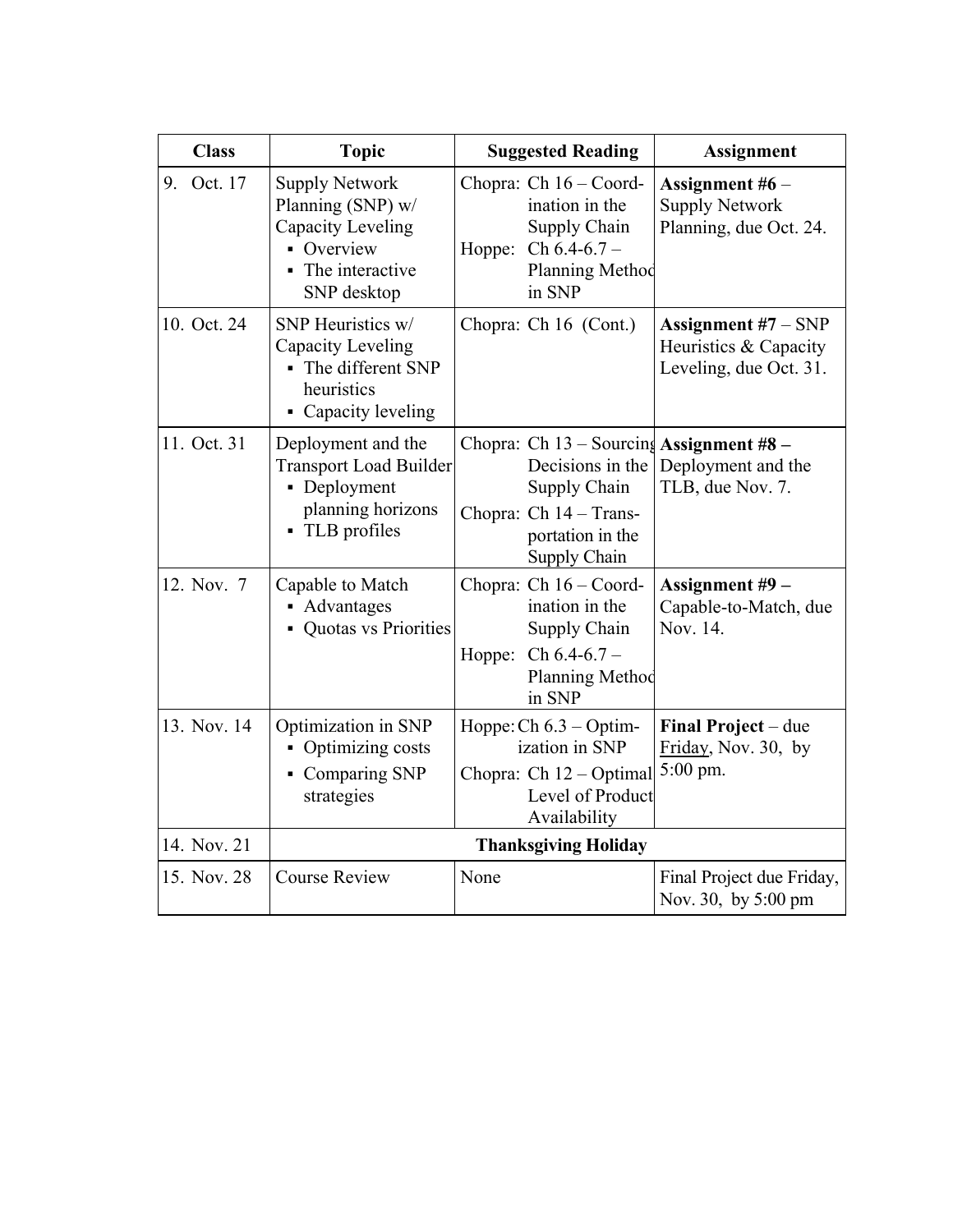## **Lab Policies**

- The SAP GUI is installed on the computers in all ITP computer labs. In the third week of class, ITP computer labs and hours will be posted at: http://itp.usc.edu/labs/
- Lab assistants are not familiar with SAP, nor with class assignments, so please don't expect them to be of any help answering assignment questions.
- **Note**: Before logging off any lab computer, you must ensure that you have either emailed or saved your work on a flash drive which you created during your time in the lab. Any work saved to the computer **will be erased** each evening and after restarting the computer. The School of Engineering is not responsible for any work lost.

## **Assignments**

- Assignments will be available via the "Assignments" section of the class web site.
- x It is **your** responsibility to turn in the assignments at the beginning of lecture on the dates indicated above and verify that your assignment is in the class "assignment box".
	- You are to only turn in the "Answer sheet" and "Summary" portion of the assignment as one document.
	- You are to submit your "Answer sheet  $+$  Summary" document via the "Assignments" section of the class web site (from where you originally obtained the assignment write-up).
	- You are to also verify that your document is in the class "assignment box" AND double-click on it to open it up. If you can't see, or open the document you submitted, then neither can the grader!
	- x **After the second assignment, failure to correctly submit assignments will result in a 5% penalty.**
- Assignment Answer Keys will be posted on the Class Assignments Web page immediately following the assignments' due dates and times.

# **Late Assignments**

- The "Assignments" section of the class web site "closes" after the due date and time.
	- You will no longer be able to submit your assignment and your assignment will be considered late - no exceptions!
	- Example 1 Late assignments must be e-mailed to me directly (vawter@usc.edu); not the grader.
	- I will make a note of having received your late assignment and then forward the assignment on to the class grader for grading.
	- If I do not have a copy of your assignment, you will not receive any credit.
- Assignments that are turned in after the deadlines will automatically have 10% **per day deducted prior to grading.** So, please turn in your assignments at the beginning of lecture on the dates indicated above!
- No assignments will be accepted for credit after 2 weeks beyond the assignment's **original due date nor after the last day of the semester (Nov. 30).**
- x Please note: **No late Midterm or Final Projects will be accepted for credit.**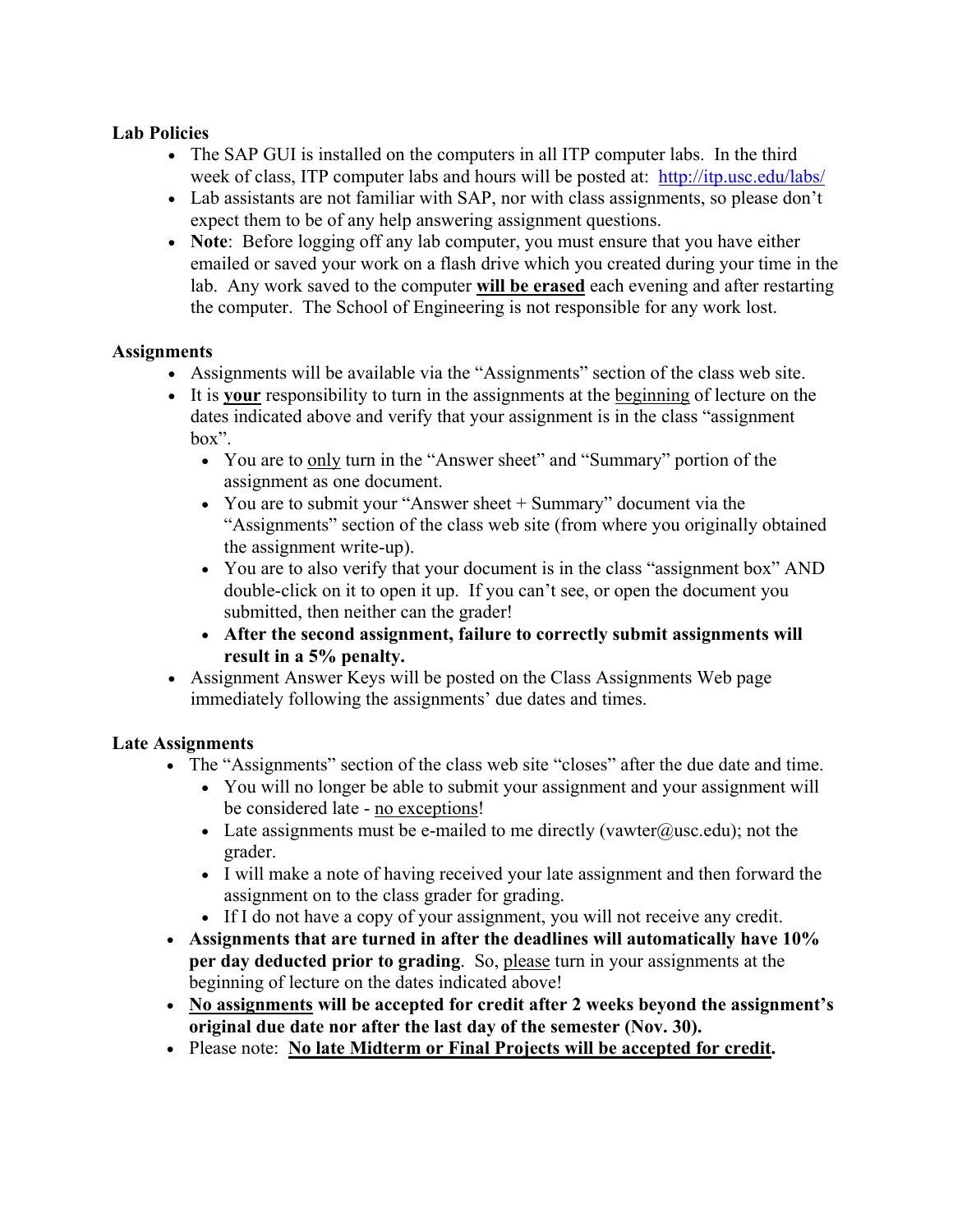#### **Steps for Handling Assignment Questions**

- 1. Re-read the instructions carefully and try referring to: http://help.sap.com
- 2. Review the "Discussion Board" section of the class web site's forum for other students' questions and comments or post a question yourself to begin the forum.
- 3. Ask the Course TA your question. Please note, however, the TA can only guide you to a solution, the TA is not there to do the assignment for you.
- 4. And, of course, you're always welcome and encouraged to stop by my office during my office hours or contact me and arrange for an appointment.

Please note: **I do not address "assignment homework problems" via e-mail**. I am happy to discuss the questions with you, and guide you to solving them yourself during my office hours; but **my e-mail address is not to be used as a simple "help desk"**.

**Examinations:** Exams cover material from the reading assignments, lectures, and lab projects. They will be of the form: multiple choice, and short answer. The exams are both closed book and closed notes. The exams will include material presented up to the date of the exam. The Final exam will be cumulative, including general material presented during the first half of the semester. However, the Final exam will be weighted more heavily with questions from the second half of the semester.

| Midterm date:            |  | Wednesday, Oct. 3, $2:00 - 3:20$ p.m. in room KAP 267 |
|--------------------------|--|-------------------------------------------------------|
| Final Exam date: Friday, |  | Dec. 7, $2:00 - 4:00$ p.m. in room KAP 267            |

### **Note**: **No make-up exams will be offered nor will there be any changes made to the Final Exam schedule as established by the University**.

| Grading:            | <b>Grading Scale:</b> |                               |       |  |
|---------------------|-----------------------|-------------------------------|-------|--|
| Ave. of Assignments | $30\%$                | 94% and above                 | A     |  |
| Midterm             | 20%                   | 90% - 94% (not including 94%) | $A -$ |  |
| Midterm Project     | 10%                   | 87% - 90% (not including 90%) | $B+$  |  |
| Final Exam          | 25%                   | 83% - 87% (not including 87%) | B     |  |
| Final Project       | 15%                   | etc.                          |       |  |
|                     | 100%                  |                               |       |  |

#### **Students with Disabilities**

Any student requesting academic accommodations based on a disability is required to register with Disability Services and Programs (DSP) each semester. A letter of verification for approved accommodations can be obtained from DSP. Please be sure the letter is delivered to me (or to your lab assistant) as early in the semester as possible. DSP is located in STU 301 and is open 8:30 a.m. – 5:00 p.m., Monday through Friday. The phone number for DSP is (213) 740-0776.